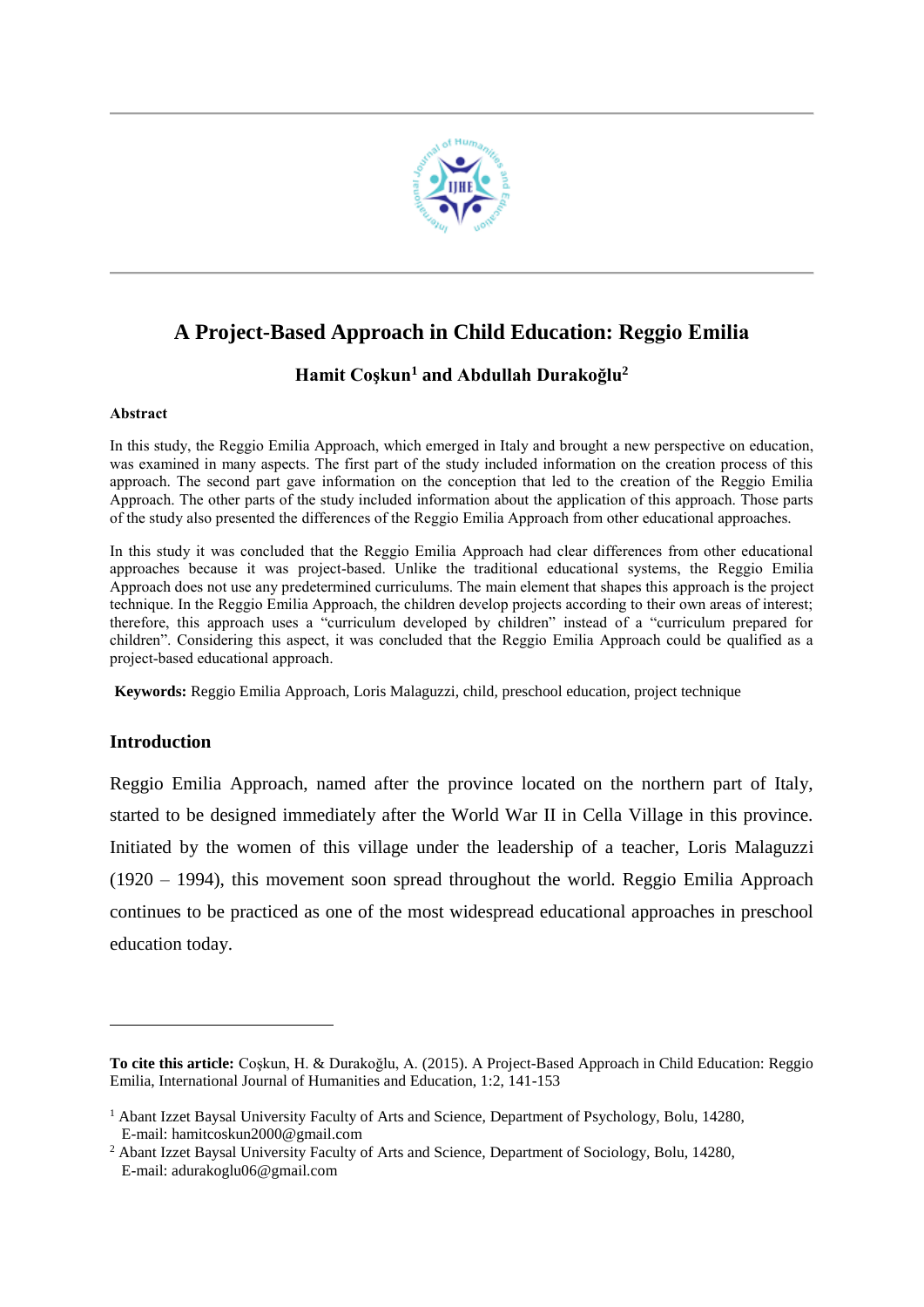The Reggio Emilia Approach, a source of inspiration for many preschool educators in the world, provides the necessary learning environment in social and emotional terms and aims to create ideal educational environments by acting with a principle of freedom and emphasizing that every culture should have its own specific educational environment. Therefore, educators willing to practice the Reggio Emilia Approach can prepare educational environments compliant with their own culture after perceiving the logic of this approach. In this respect, the Reggio Emilia Approach provides freedom for teachers and students; in other words, it prevents any problems to arise from cultural differences (İnan, 2012: 4). The freedom provided by this approach is not restricted with this. The Reggio Emilia Approach provides freedom for teachers and students thanks to its project technique, too. In this way, the Reggio Emilia curriculum emerges by itself in the process of education.

As the curiosity and interest of children are considered important in the Reggio Emilia Approach, the program is created by the children themselves. On the other side, teachers make general plans by determining targets for each age group in accordance with the physical, sentimental and cognitive development of children. Within the framework of such targets, the projects in which children show interest are put into practice in the Reggio Emilia schools. So, the curriculum is not structured in advance in Reggio Emilia Approach (İnan, 2012: 46). Therefore, the element that shapes the Reggio Emilia Approach is not the curriculum, but the conception underlying the projects developed by children. As the curriculum is prepared by the children themselves, we cannot mention a predetermined curriculum in this approach. The studies carried out in relation to this approach attempt to reveal the conception lying behind the projects developed by children. However, in order to understand the Reggio Emilia Approach, it is also necessary to know where, under which conditions and by whom this approach was designed (İnan, 2012: 4).

#### **1. Process of Creation of the Reggio Emilia Approach**

In 1945, the people in a village several kilometers away from the city of Reggio Emilia in Italy decided to build a school for children. However, few people believed in this idea. As the World War II had finished only six days ago, there was no institution or person that would be able to support the realization of this idea. Then, an educator named Loris Malaguzzi cycled to this village. There he saw women cleaning the bricks that would be used for the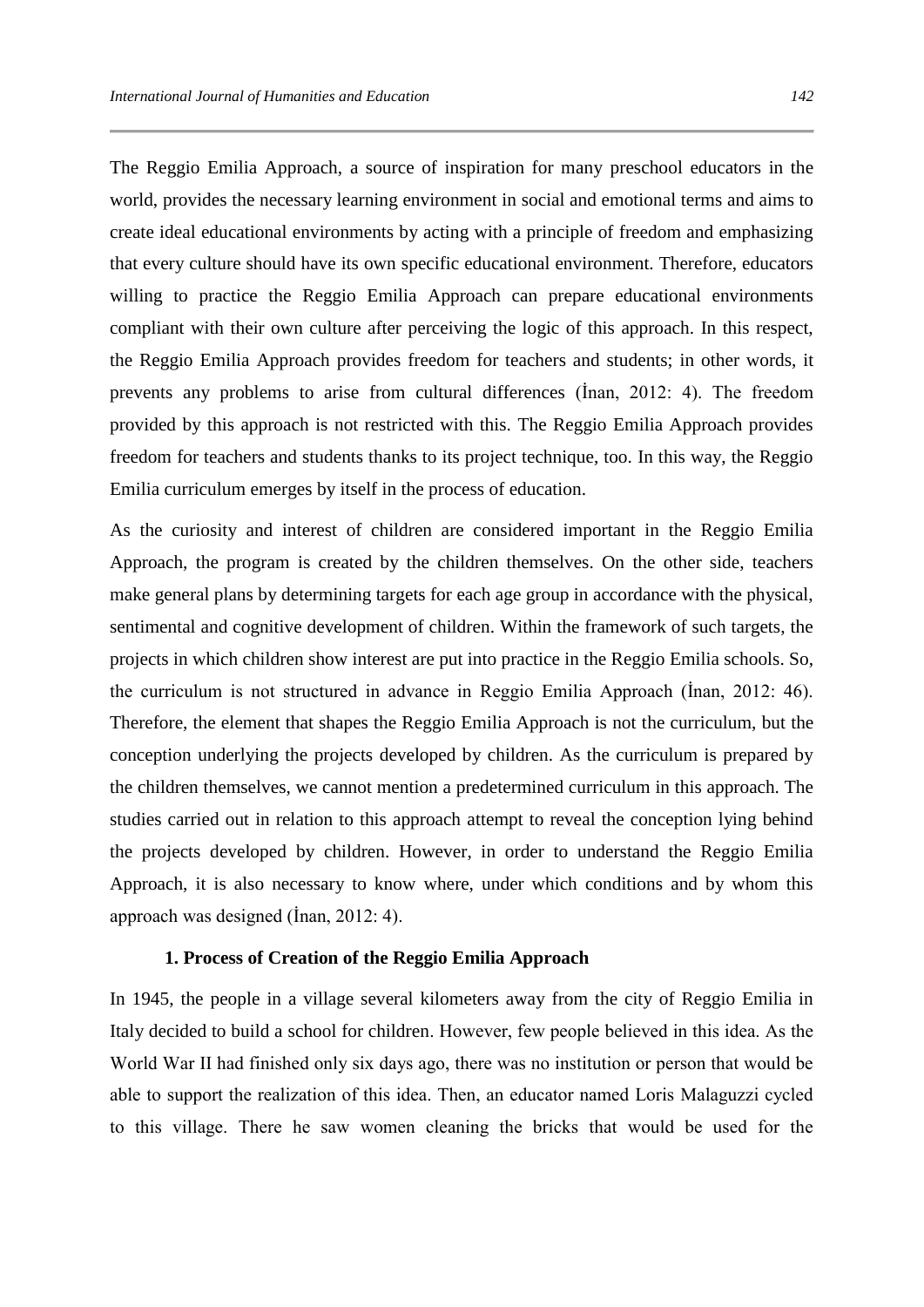construction of the school. Malaguzzi noticed that the people were quite decided (Malaguzzi, 2010: 43). Referring to this experience, Malaguzzi said:

The community had made their decision. They would use the money gained through the sale of several horses, trucks and weapon carriers which were left by the Germans while they were escaping. They told me: 'The rest will come'. I said: 'I am a teacher'. They told me 'good'. And they asked 'So, are you going to come here for teaching?' (Malaguzzi, 2010: 43).

Malaguzzi stated that the school was constructed within eight months thanks to the selfsacrifice of the workers and villagers that survived the war. This school, named "Villa Cella", became the starting point. Afterwards, schools would continue to be built in the poorest areas of the village. Then, Malaguzzi decided to leave the public school where he had worked for seven years and attend a psychology course near Rome. After coming back from Rome, he started to work in the Psycho-pedagogical Health Center of the municipality, which had been established for children with problems. While he was continuing his work there in the mornings, he was managing the Reggio Emilia schools in the afternoons and evenings. With Malaguzzi's initiative in 1963, the first children's school under the Reggio Emilia Municipality was established (Edwards et al., 2010: 43).

This initiative taken by the Municipality continued in the following years. In the end of 1960s, a stable increase had been achieved in the number of children's schools of the Municipality. In 1971, nursery schools for children aged between 0 and 3 were also established by the Municipality. In the end of 1970s, the number of children's schools increased to 20 and the number of nursery schools increased to 13. This development was a wonderful fruit of the pedagogical conception of Malaguzzi, the initiatives of the municipality to fulfill the increasing demands of the families and the mobilization of the women (Lotti e Bendotti, 2009: 18).

In the mid-1980s, the number of the families that wanted to send their children to nursery schools increased so much that many parents could not succeed to enroll their children in these educational institutions. Towards the end of 1980s, the subsidies provided by the state for local institutions were decreased due to economic crisis; so, this caused many problems even in the educational institutions of the Reggio Emilia Municipality. In addition, as there was not a significant increase in the number of the Reggio Emilia Educational institutions in this period, various solutions started to be produced in order to respond to the demands (Lotti e Bendotti, 2009: 18- 19).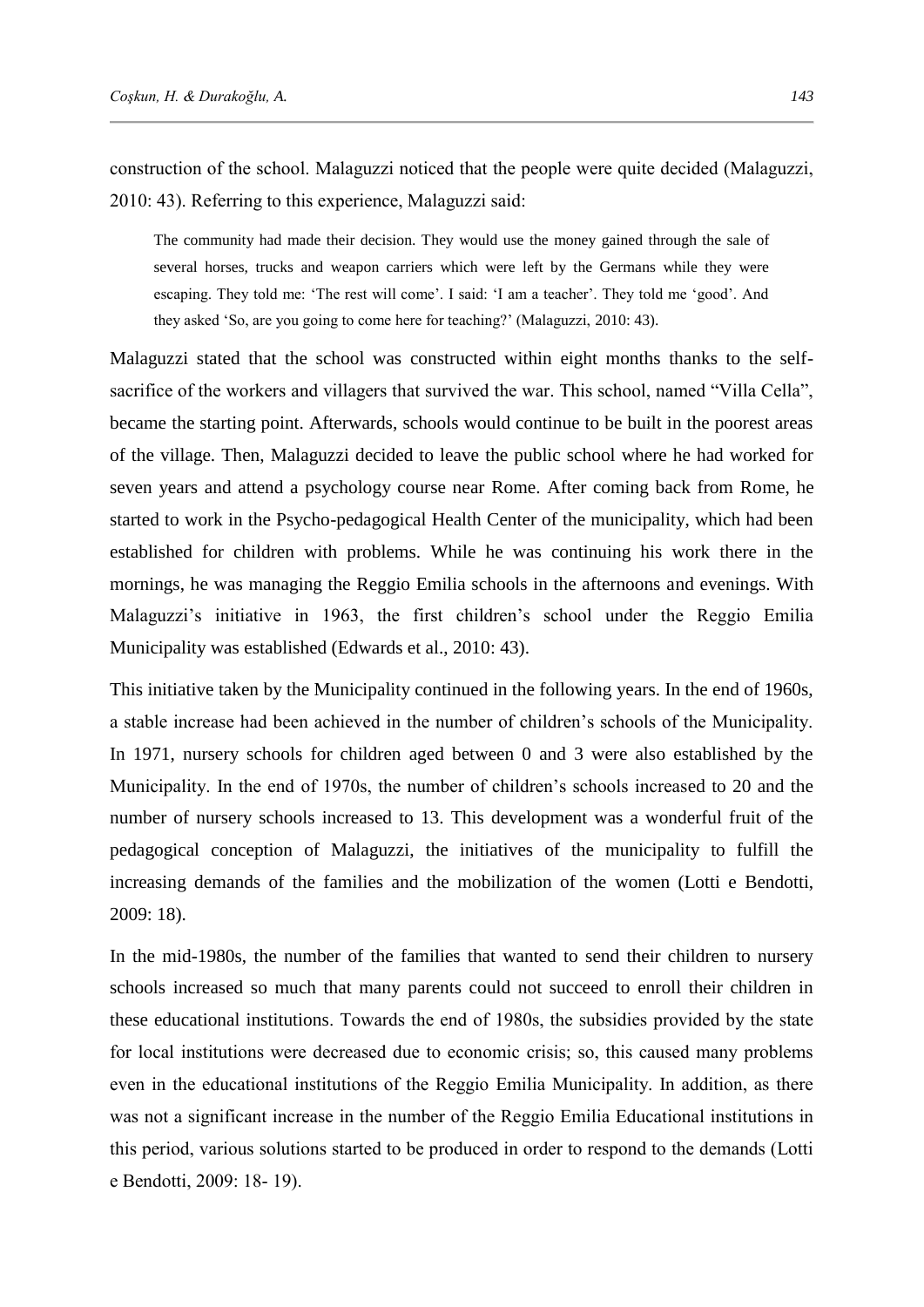The Reggio Emilia Municipality developed a very original solution to get rid of this crisis. After a large-scale negotiation was held in the municipality, a decision was made in favor of the children. According to this decision, a diversified educational system was adopted. So, educational institutions, which had been previously allowed to be opened and operated only by the municipalities, could now be opened as private schools, cooperative schools or schools directly managed by the central authority. A considerable increase was achieved in the number of children's schools after this decision. The increase continued after the 1990s, too (Lotti e Bendotti, 2009: 18- 19).

As of 2008, there were 55 children's schools, 23 nursery schools and 5 multiservice (both children's and nursery) schools provide education through Malaguzzi approach in the Province of Reggio Emilia. Totally 540 people worked in all of these educational institutions. This number included especially teachers and pedagogue managers, as well as people from various occupations ranging from technician to cook (Lotti e Bendotti, 2009: 48).

# **2. Bases of the Reggio Emilia Approach**

# *2.1. The Hundred Is There!*

Loris Malaguzzi's poem titled "The Hundred Is There", which is at the heart of his approach, gives information about the basic philosophy of this approach. The poem mentions the talents of children and criticizes the traditional educational and social system. In this respect, the idea of "the need for an educational system compliant with the nature of the child" constitutes the main theme of this poem.

Malaguzzi suggests in his poem that there are at least a hundred ways for the child to express himself/herself, and he does not restrict the child with the language tool. In his poem, he emphasizes that different ways other than verbal expressions can be used by children to express themselves, and he puts forward an educational system in which children can benefit from these ways. As the Reggio Emilia Approach is targeted for children between 0 and 6, it also covers children that have not completed their language development (İnan, 2012: 17).

## *2.2. Every Child Has the Right to Education*

One of the bases of the Reggio Emilia Approach is the recognition of education as a right of every child. It is clear that this approach does not consider the education as a privilege granted to some children. According to the Reggio Emilia Approach, education is a right for all male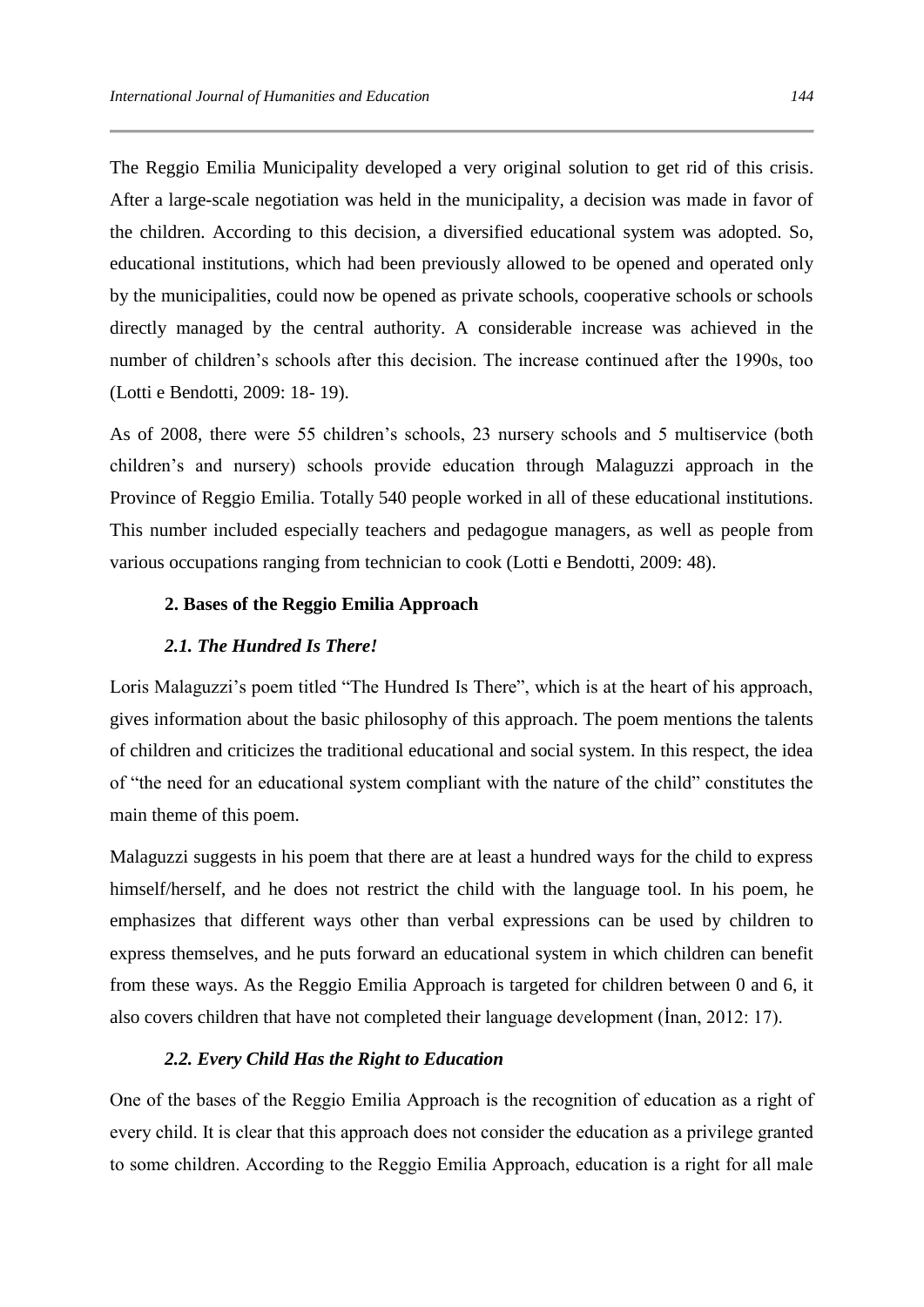and female children. Education, which also allows for personal and collective liberation and development, is an opportunity to know and to live together. In the case of multiple cultural, political and religious views, education means dialog, participation and listening. Education contributes to the achievement of peace and it is a meeting point for freedom, democracy, and solidarity. Nursery and children's schools serving this purpose are educational centers building the child's culture and leading to interaction. Such centers consider the rights of the children and support their education, learning and care (Istituzioni del Comune di Reggio Emilia, 2009: 7).

#### *2.3. Metaphor of the Wall*

Malaguzzi expresses another basis of the Reggio Emilia Approach through the metaphor of the wall. He uses wall as a metaphor for the barrier to the development of the child. According to the Reggio Emilia Approach, all of the rules and habits fixed by the traditional models of education are considered to be a wall. The purpose of this approach is to go beyond the wall. Malaguzzi expresses this through the saying "if the eye jumps over the wall" (L'occhio se salta il muro) (Dal Catalogo della Mostra, 1996: 24).

The Italian educator Maria Montessori (1870- 1952) plays a significant role in Malaguzzi's pedagogical conception, which criticizes the traditional education systems and brings the child to the forefront. Montessori (1975: 107- 108), the founder of the most common educational method of the world, believes that children have a personality structure that is disturbed by adults. According to this idea, adults are a combination of barriers for children. As is known, every unusual reaction of the child is considered to be bad temper. According to Montessori, what lies behind such behavior is their attempt to show themselves to the world. Therefore, she asserts that education is for the discovery and liberation of the child.

According to Montessori, who believes that the inner structure of children is different from that of adults, the biggest problem is the oppressive attitude of adults towards children. Montessori advocates that children cannot enjoy a development that is appropriate for their nature due to the oppressive behavior of adults (Durakoğlu, 2011: 100,111). While children's talents weaken due to oppressive education, they also develop some abnormal behaviors. Within this framework, Montessori (1953: 90) develops an educational method that is appropriate for the natural development of the child. According to him, the child naturally bears all the potentials that can be active. So, it is necessary to help the child to unearth all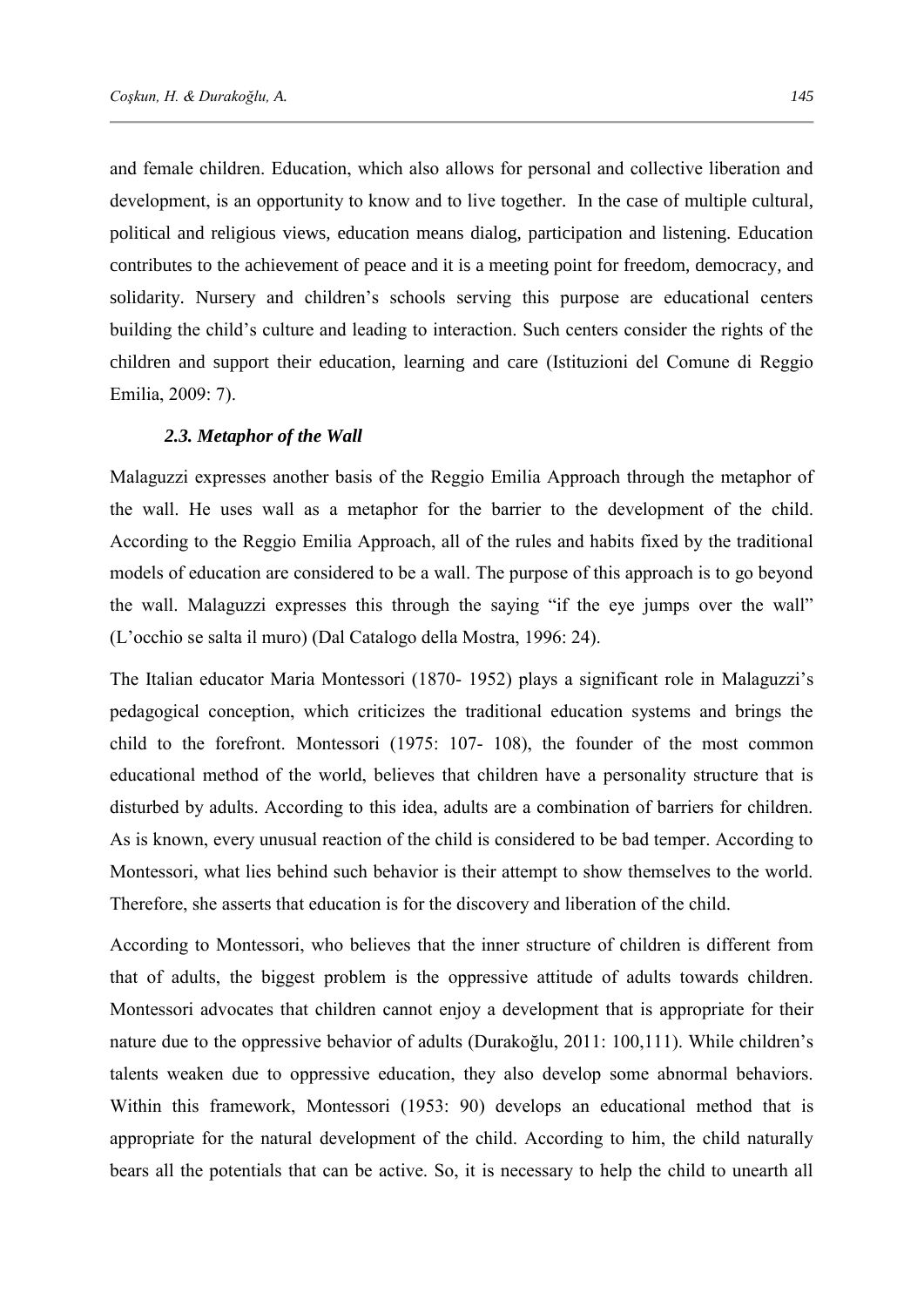such potentials, so that the child can develop appropriately. Consequently, the Method of Montessori is built upon a pedagogical conception in which the child is active.

The Reggio Emilia Approach is also based on the argument that the children must not be deprived of the pleasure to research and ask. Carla Rinaldi (1998: 198), who served for the development of this approach and worked with Malaguzzi for years, asserts that adults should be aware of the energy, strength and creativity of the children. Otherwise, the talents of children become blunt. Similarly, one of the most important foundations of the Malaguzzi pedagogy is the problem of 'how to communicate with the child'. The Reggio Emilia Approach appeared as a formula to be used for the elimination of this problem.

### **3. Reggio Emilia School Environment**

Instead of applying an existing program, some assistance is provided for the children in the works to be done in Reggio Emilia schools. In other words, programs are not structured at a high level in these schools. Therefore, the schools out of the Province of Reggio Emilia are not called as Reggio Emilia schools, but as schools inspired by the Reggio Emilia Approach (İnan, 2012: 4). In this respect, the Reggio Emilia schools that researchers and educators can take as a model are only those schools located in the Province of Reggio Emilia. The Reggio Emilia schools located in this province have such areas as entrances, shared areas, gardens, workshops, mini workshops, music rooms, theatres, dining halls and archive rooms. The areas 'shared area' and 'workshop' have particular importance as they are specific to the Reggio Emilia Approach.

# *3.1. Shared Area (Piazza)*

Children from different age groups can come together at 'piazza', which is a common area at Reggio Emilia schools. Malaguzzi thinks of 'piazza' as a city from the Renaissance period, because 'piazza' at Reggio Emilia schools is an area to talk, to debate, to make shows. Malaguzzi calls 'piazza' as a place to which different ideas are carried (Gandini, 2010: 226).

According to Malaguzzi, 'piazza' is also a place for tours. In this area, adults can be also here with children during school hours. In this sense, 'piazza' is a place of intersection. So, adults and children can exchange their ideas. In addition, this area enables children to walk and run freely and to have a break (Gandini, 2010: 226).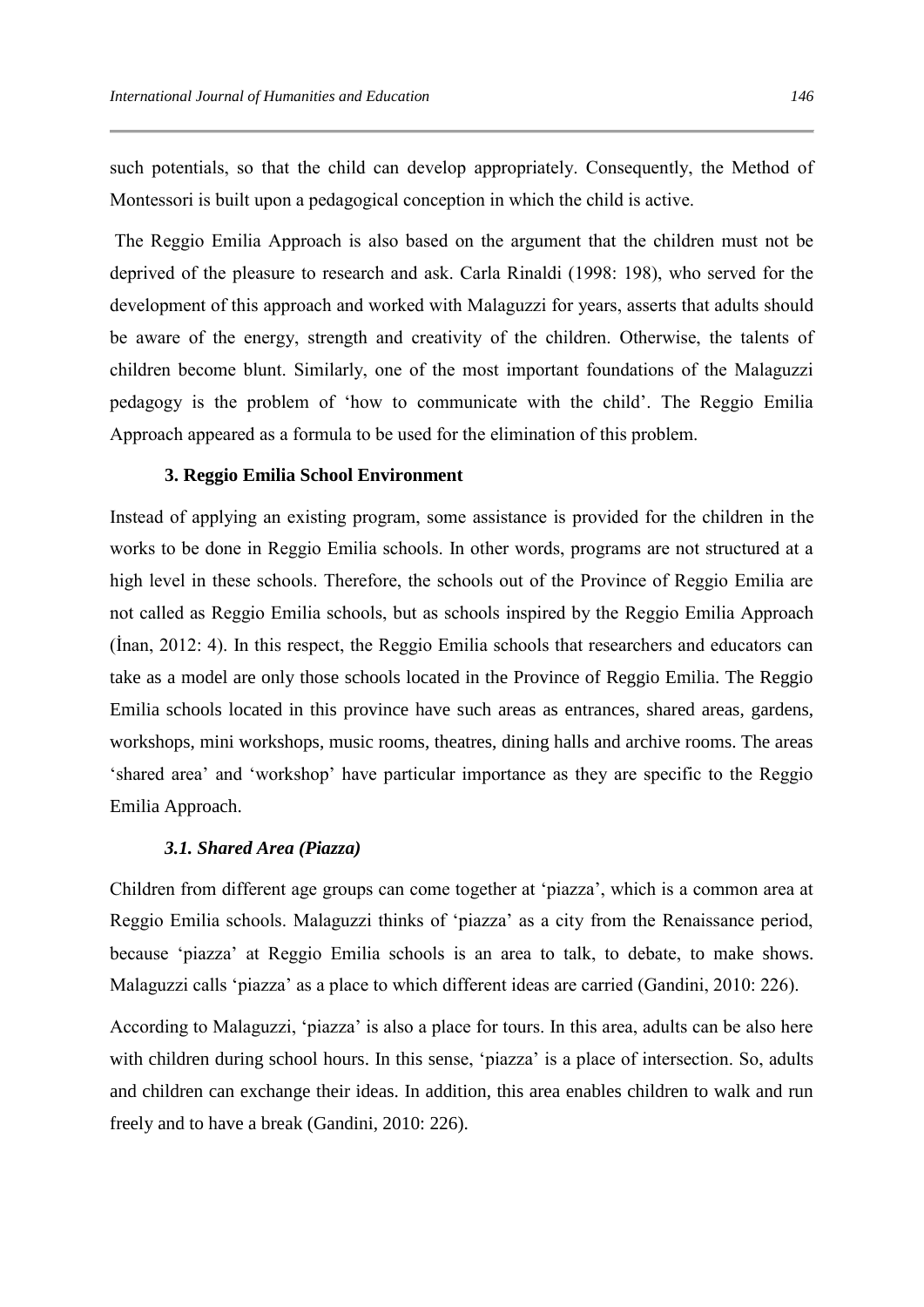#### *3.2. Workshop (Atelier)*

A Reggio Emilia school has mini workshops, in addition to a big one, for the students to do research. The small workshops are named as 'mini atelier'. In the workshops, the children are engaged in various activities such as painting a wall through different techniques, cooking ceramic, shaping clay, building statuettes or small structures, designing micro environments in boxes, moving lights, etc. In this respect, workshops are centers of design and aesthetics (Tonucci, 1998: 32- 33).

Workshops, which look like art rooms at the first sight, are places that provide opportunity for the children to express their thoughts and emotions through various ways. The importance of workshops can be better understood when Malaguzzi's poem 'Hundred Languages of Children' is analyzed. In the Reggio Emilia Approach, workshops were put into practice for the children to express themselves in non-verbal ways, too (İnan, 2012: 28).

#### **4. The Main Keys of the Reggio Emilia Education System**

According to Rinaldi, children, teachers and families constitute the main keys of the Reggio education system. What is important in this education system is the relationship among children, educators and families. In this respect, the Reggio Emilia schools are some kind of relationships system. Therefore, the relationship of children with the others is considered important (New, 1998: 24).

## *4.1. Children*

Rinaldi (1998: 198), who suggests that the child should not be deprived of the pleasure to research and ask, believes that the adult should be aware of this. According to him, the talents of the child will weaken if the adult is not aware of the energy, strength and creativity of the child. The child wants to be seen and observed.

Malaguzzi and Rinaldi, whose perception of the child is different from that of traditional educators, build the Reggio Emilia Approach upon the creativity of the child. The child is at the heart of this approach. Therefore, in the Reggio Emilia schools, the environment is designed so as to be suitable for the children to act freely.

The roots of the child-focused educational conception of Malaguzzi and Rinaldi are based on the ideas of Montessori. Montessori, who names the ages 3-6 as sensitive periods, believes that those children who discover themselves between 0 and 3 start to have interest in their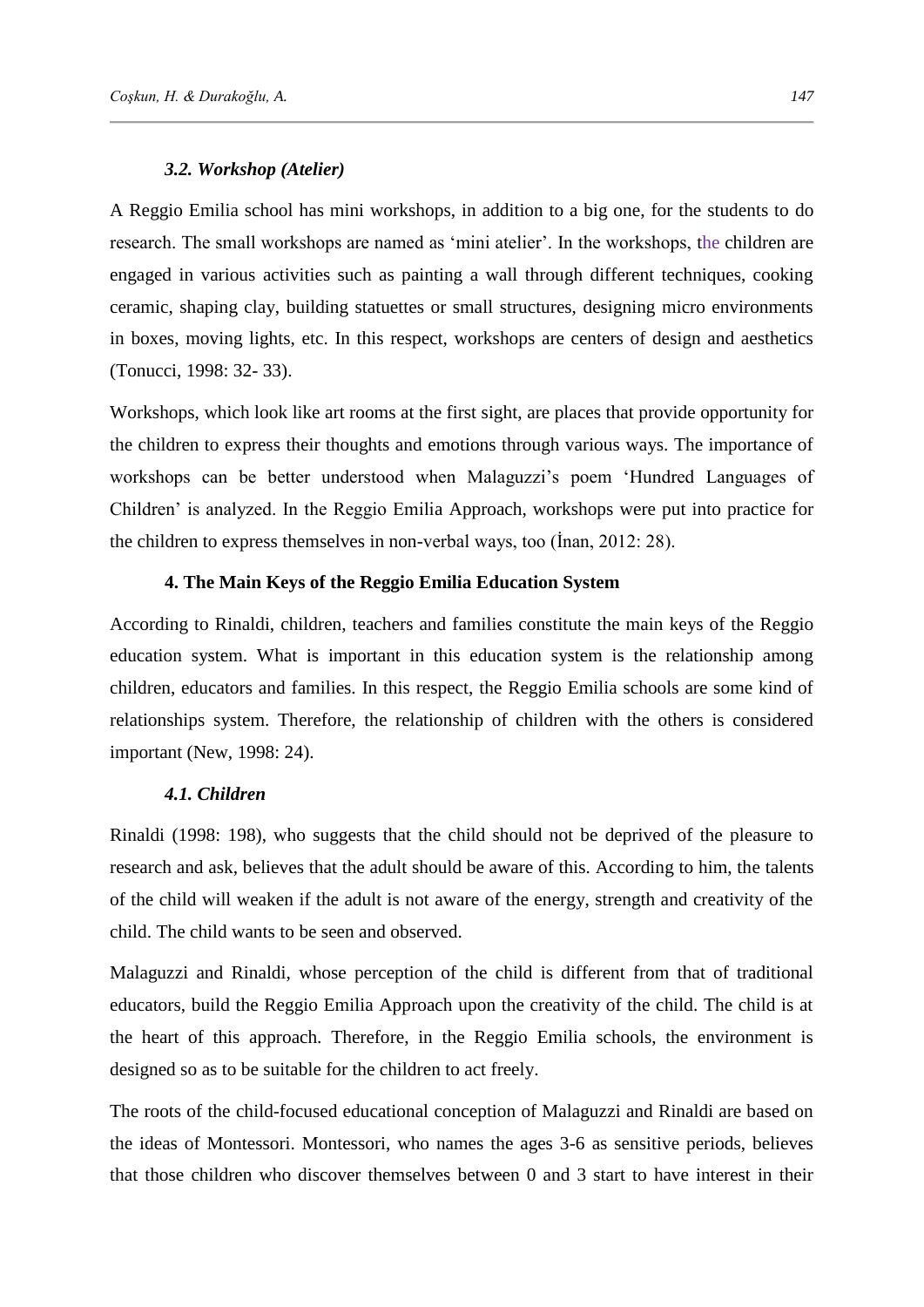surroundings in this sensitive period. Therefore, such children frequently ask questions and have requests. This interest of the children should not be ignored (Schafer, 2006: 45). Influenced by the conception of Montessori, Rinaldi (1998: 198) states one of the most important questions of the Reggio Emilia Approach: How should the children be communicated? According to him, this is one of the basic questions of the Reggio Emilia Approach. The Reggio Emilia Approach is designed in such a way to answer this question.

# *4.2. Teachers*

In the Reggio Emilia Approach, teachers are, above all, good listeners and observers. They endeavor to understand the words, behaviors, relationships with each other, questions and curiosity of children (İnan, 2012: 26).

On the other side, the role of the teacher may have different dimensions in the Reggio Emilia Approach. Teachers attempt to reveal the cases that will cause the children to make new discoveries by communicating with them. In this regard, teachers should carefully watch the activities of children and acquire information about their project topics. On one hand, teachers talk with the parents about the project topics and provide necessary materials for the children. On the other hand, they attempt to encourage them to be engaged in activities (Edwars, 2010: 236- 237).

In the Reggio Emilia Approach, the teacher is in the role of a supporter and guide. Even when the children are working on a project, the teacher does not provide them with formulas to solve a problem they may face. Instead, the teacher helps the children solve the problem. So, the role of the teacher is restricted with helping the children. In other words, in the Reggio Emilia Approach, the teacher is in the position of a guide that works with the children and provides strategies and resources for them to overcome the difficulties they face (Edwars, 2010: 237). It is clear that not only the students, but also the teacher learns a lot in this educational process. Therefore, the teacher in the Reggio Emilia Approach stops being an expert, and if necessary, assumes the role of a student that asks "Can we work together?" (İnan, 2012: 26).

# *4.3. Families*

The parents of the children are also one of the components of the education in the Reggio Emilia Approach. In the traditional approach towards education, parents are considered only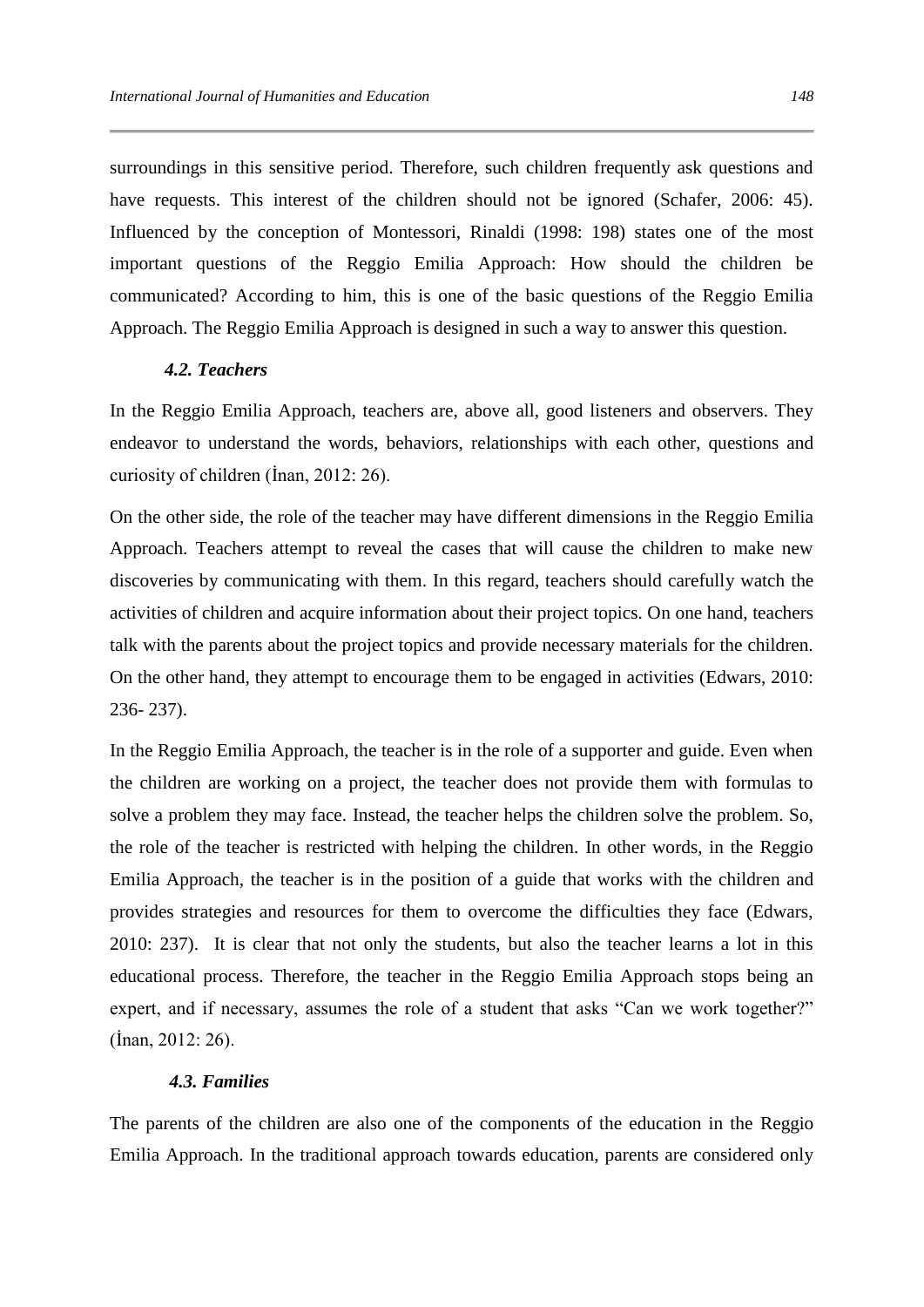as the people responsible for the children. In the Reggio Emilia Schools, parents cannot be just considered as people that discuss with the educators about the situation of their child. Parents can even directly take part in the educational activities of their children.

The parents of the children in the Reggio Emilia schools can visit these schools under the title of observers or volunteers. Parents can even participate in the conferences with the teachers. Besides, it is believed, according to the Reggio Emilia Approach, that parents can provide additional awareness. Since the parents also know their children outside of the school, they can cooperate with the teachers in order to have more comprehensive information about the children's tendencies, emotions, and thoughts (Forman e Fyfe, 1998: 164- 165).

### **5. Basic Techniques of the Reggio Emilia Education System**

## *5.1. Documentation (Documentazione)*

Documentation is one of the most important elements that constitute the basis of the Reggio Emilia Approach. In the Reggio Emilia Approach, documentation, or 'documentazione' in Italian, is different from the traditional conception of document collection. In this approach, documentation presents in detail the process of the performance of the activities by the students. Documentation, which is dealt with by teachers, includes learning processes. In other words, documentation is not about the result, but about the experiences. Therefore, a drawing made by children is not accepted as documentation. However, a video of the child creating a drawing can be considered as documentation. A series of drawing works can also be regarded as documentation since it would show the development of the child's drawing talent. The purpose of documentation is not to simply reveal the activities of the child, but to make an explanation about them. But the documentations can be hung on the boards on the classroom's walls. They can also be stored in paper cabinets for the purpose of archiving. However, documentations cannot be used as objects with beautiful appearances or as materials of personal development evaluation. They explain the educational logic of the activities to all the members of the school. Therefore, documentation is mostly for the use of educators (Forman e Fyfe, 1998: 164- 165, İnan, 2012: 31).

Thanks to documentation, teachers can review the techniques they have developed or applied. In this regard, documentation serves as a mirror that enables the teachers to gain consciousness about themselves. In this way, the teachers have the opportunity to self-reflect in an objective way. In addition, teachers can contribute to their own professional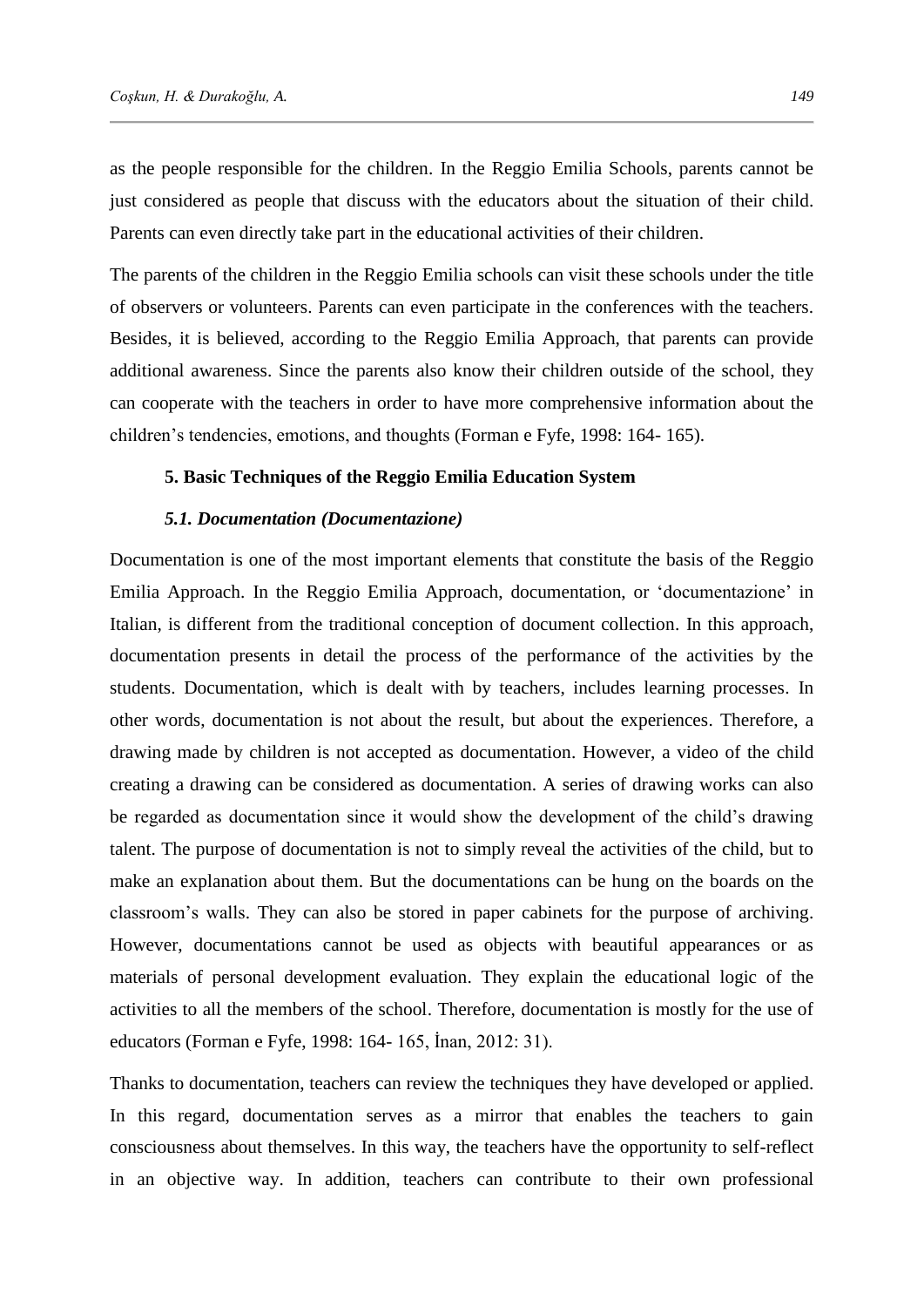development by transferring the classroom environment to various platforms such as professional meetings (İnan, 2012: 34).

Documentation is also useful for parents. Considered as one of the main elements of the Reggio Emilia Approach, the parents are included in the educational environment through documentation. It is also known that teachers in some schools have difficulty to include parents in the educational environment. The physical distance of parents from the school environment restricts the parents in terms of activities they could perform. On the other side, teachers also have some difficulty to transfer the school environment to parents. Serving as a bridge between home and school, documentation strengthens the communication between teachers, students and parents. Thanks to documentation, parents can be informed about what is happening in the classroom. Furthermore, documentation provides the parents with the opportunities to cooperate with the school (İnan, 2012: 34).

Lilian Katz (1998: 183), an American professor of education, suggests that documentation leads to a higher-quality educational program. According to her, documentation leads to further increase in the qualities acquired by children through projects and other works. Malaguzzi emphasizes that children get more curious and attentive thanks to documentation.

In addition, documentation gives parents the opportunity to get detailed information about the experiences of their children at school. Documentation can also be considered as a type of examination that leads to stronger attention to and concentration on determining the understanding skills and intentions of children. It forms the basis for the change and perfection of teaching strategies, and in this respect, it is a source of thought. New ideas arise from it. Besides, documentation contributes to the enlargement of teachers' knowledge about the development process of each child. In other words, documentation gives information to teachers about the development processes and educational statuses. However, documentation cannot be considered as a checklist or test (Katz, 1998: 183).

## *5.2. Project (Progetto)*

Project works, which are one of the most important techniques of the approach, always start with the meetings held by teachers in Reggio Emilia schools. In these meetings, the basic elements of the project works are revised in order to further improve the quality of good project works. A qualified project work contributes to the development of child's personality. Thanks to this technique, interaction is ensured among children who want to achieve common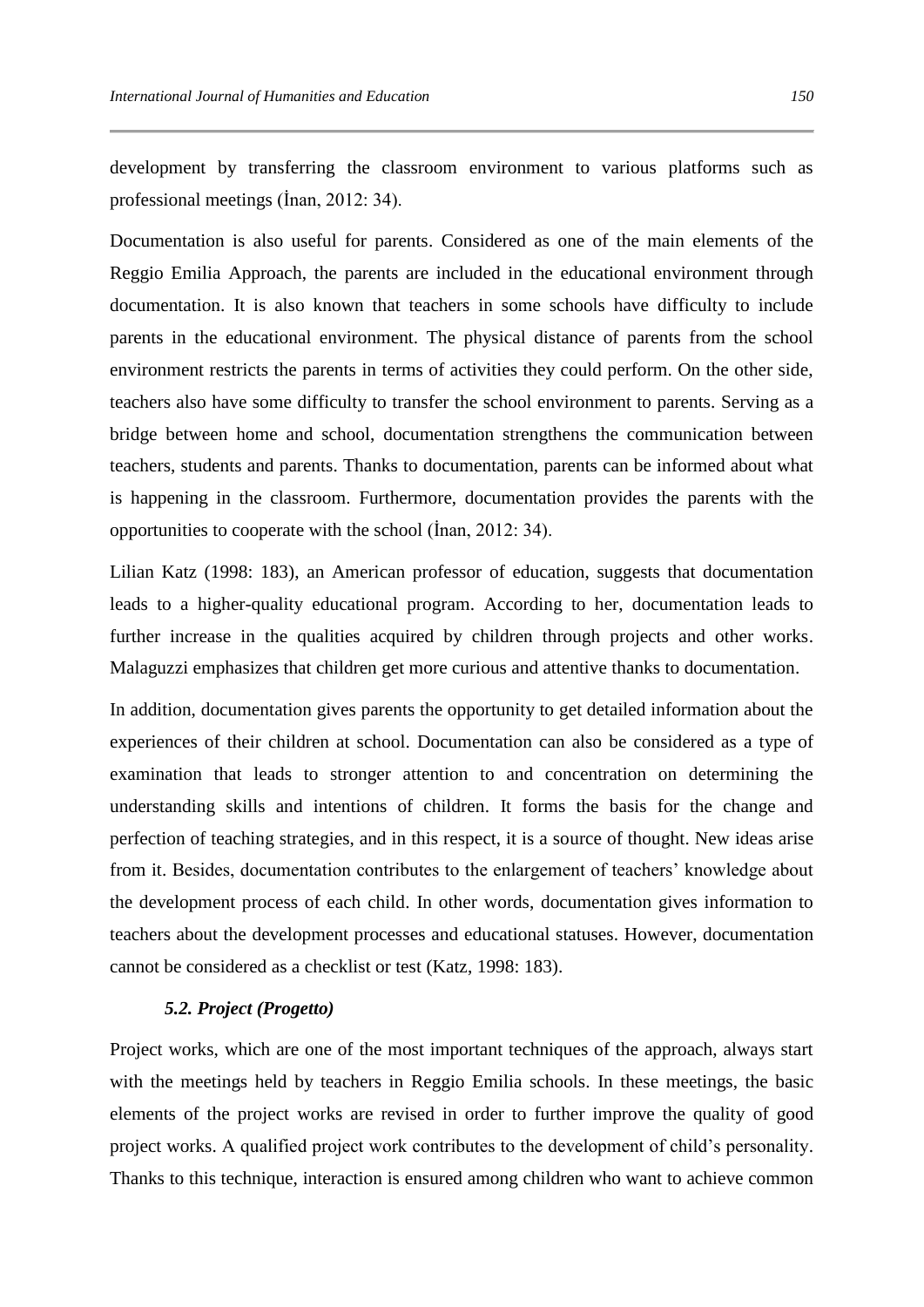goals. In this way, children attempt to achieve certain targets by discussing on personal impulses, roles and goals and making decisions. So, project works are carried out through the cooperation of children. When the project meetings are over, teachers generally carry out a pilot study about the project in order to check whether the expectations of children will be realized or not. If this study gives positive results, the students may start works to carry out the project they have designed (Forman, 2010: 243- 244).

The topic of the project works can be anything that may attract the attention of children. For example, a small amusement park can be built for birds in the garden of the school. For this, children are firstly asked for their ideas. Then, the goals of children are enlarged. When the last goal is proposed, the building process of the amusement park starts (Edwards et al., 2010: 89- 90).

Project works also help children acquire social skills. Throughout these works, children are engaged in many activities such as preparation of drafts, discussions, consultation with experts, etc. So, children acquire many different types of skills thanks to project works (Pekdoğan, 2012: 244).

# **Conclusion**

The Reggio Emilia Approach, which emerged in the field of preschool education in Italy, was designed as a method that enables children to direct the process of education, instead of using planned programs. This approach gives children the freedom to act in accordance with their interests and needs. Children cooperate to produce solutions for a situation which they consider as a problem. In this respect, it is clear that the Reggio Emilia Approach is structured as an education system that helps the improvement of problem-solving skills.

As is known, problem solving is an activity that also includes suggestion of solutions. In the Reggio Emilia Approach, solution offers are also produced by children. Children are engaged in problem-solving activities and are encouraged to think independently. In this way, children actively take part in the process of education and improve their sense of responsibility. Inspired by this idea, the Reggio Emilia Approach considers the "project" technique important.

Project technique, one of the forms of learning, includes activities that offer various opportunities for children such as putting into practice the knowledge acquired, planning,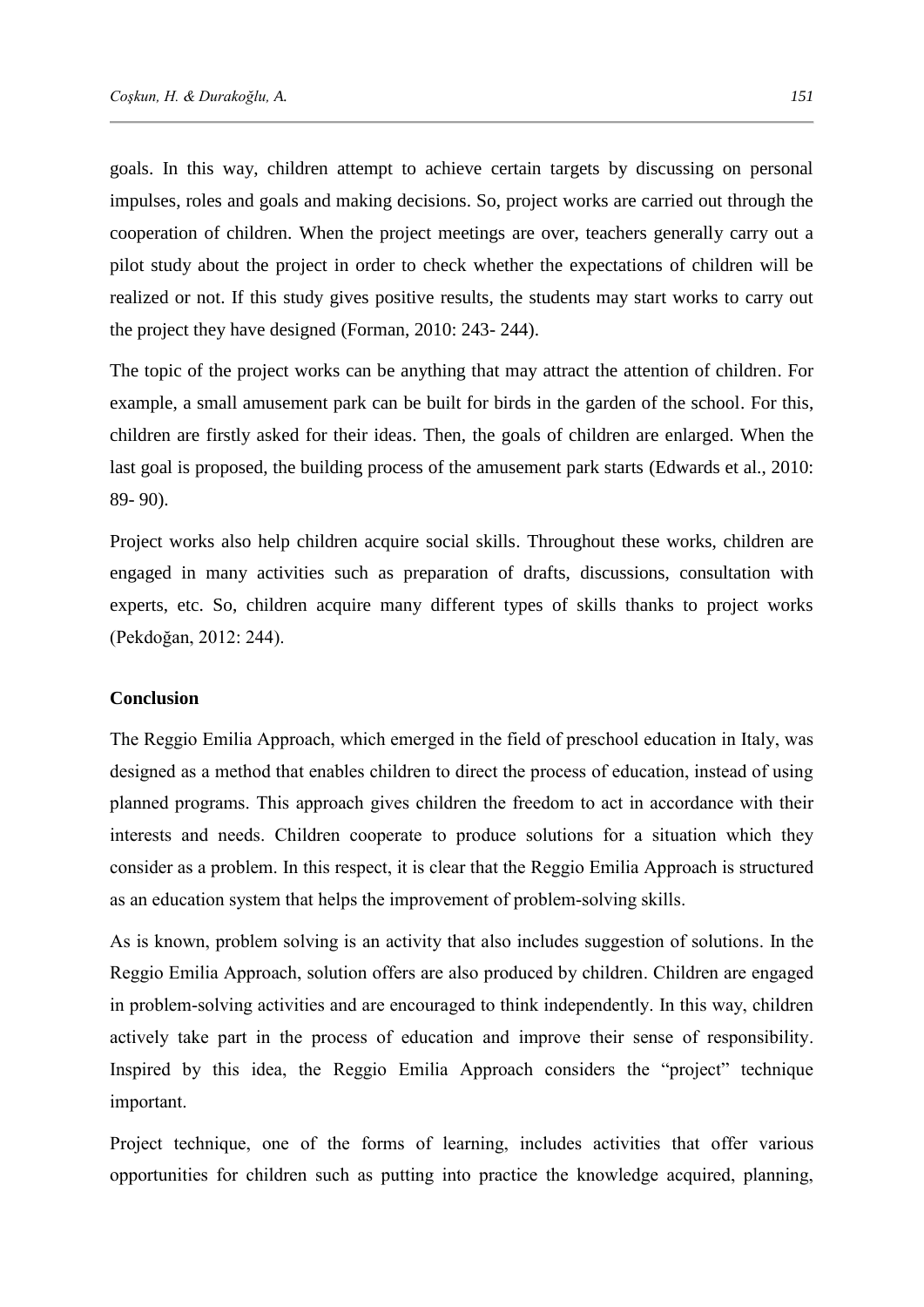sharing, cooperating and contemplating. Besides, children can express their ideas clearly, take responsibilities, and most importantly, learn everything by doing and experiencing thanks to the project technique. It is concluded that the project, one of the main elements of the Reggio Emilia Approach, is also the technique that best describes the philosophy of the Reggio Emilia Approach. In this context, it is considered that the Reggio Emilia Approach can be regarded as a best project based education system.

# **Referencing**

- Dal Catalogo della Mostra. (1996). *I Cento Linguaggi dei Bambini*. Modena: Reggio Children Editore.
- Durakoğlu, A. (2011). *Çocuk Doğası ve Eğitimi 3-6 Yaş*. Ankara: Alter Yayınları.
- Edwars, C. (2010). Il Complesso Ruolo dell'Insegnante: Partner, Supporto e Guida. *I Cento Linguaggi dei Bambini. (a cura di Edwars, C. e altri).* Bergamo: Edizioni Junior: 235- 242.
- Forman, G. & Fyfe, B. (1998). Progetto, Documentazione e Discorso: Teoria per Un Curricolo Negoziato. *Nostalgia del Futuro. (a cura di S. Mantovani).*Bergamo: Edizioni Junior: 157- 172
- Forman, G. (2010). I Molteplice Processi di Simbolizzazione nel Progetto del Salto in Lungo. *I Cento Linguaggi dei Bambini. (a cura di Edwars, C. e altri).* Bergamo: Edizioni Junior: 243- 253.
- Gandini, L. (2010). Uno Spazio che Riflette Una Cultura dell'Infanzia. *I Cento Linguaggi dei Bambini. (a cura di Edwars, C. e altri).* Bergamo: Edizioni Junior: 225- 234.
- Istituzioni del Comune di Reggio Emilia (2009). Regolamento Scuole e Nidi D'Infanzia -. Reggio Emilia.
- İnan, H. Z. (2012). *Reggio Emilia Yaklaşımı ve Proje Yaklaşımı.* Ankara: Anı Yayıncılık.
- Katz, G. L. (1998). Lezioni da Reggio Emilia: Una Prospettiva Americana. *Nostalgia del Futuro. (a cura di S. Mantovani).* Bergamo: Edizioni Junior: 181- 184.
- Lotti, E. & Bendotti M. (2009). Scuole e Nidi d'Infanzia Istituzione del Comune di Reggio Emilia.- Bilancio Sociale 2008-.
- Malaguzzi, L. (2010). La Storia, Le Idee, La Cultura. *I Cento Linguaggi dei Bambini. (a cura di Edwars, C. e altri).* Bergamo: Edizioni Junior: 37- 42.

Montessori, M. (1953). *La Mente Del Bambino.* Roma: Officine Grafiche Aldo Garzanti.